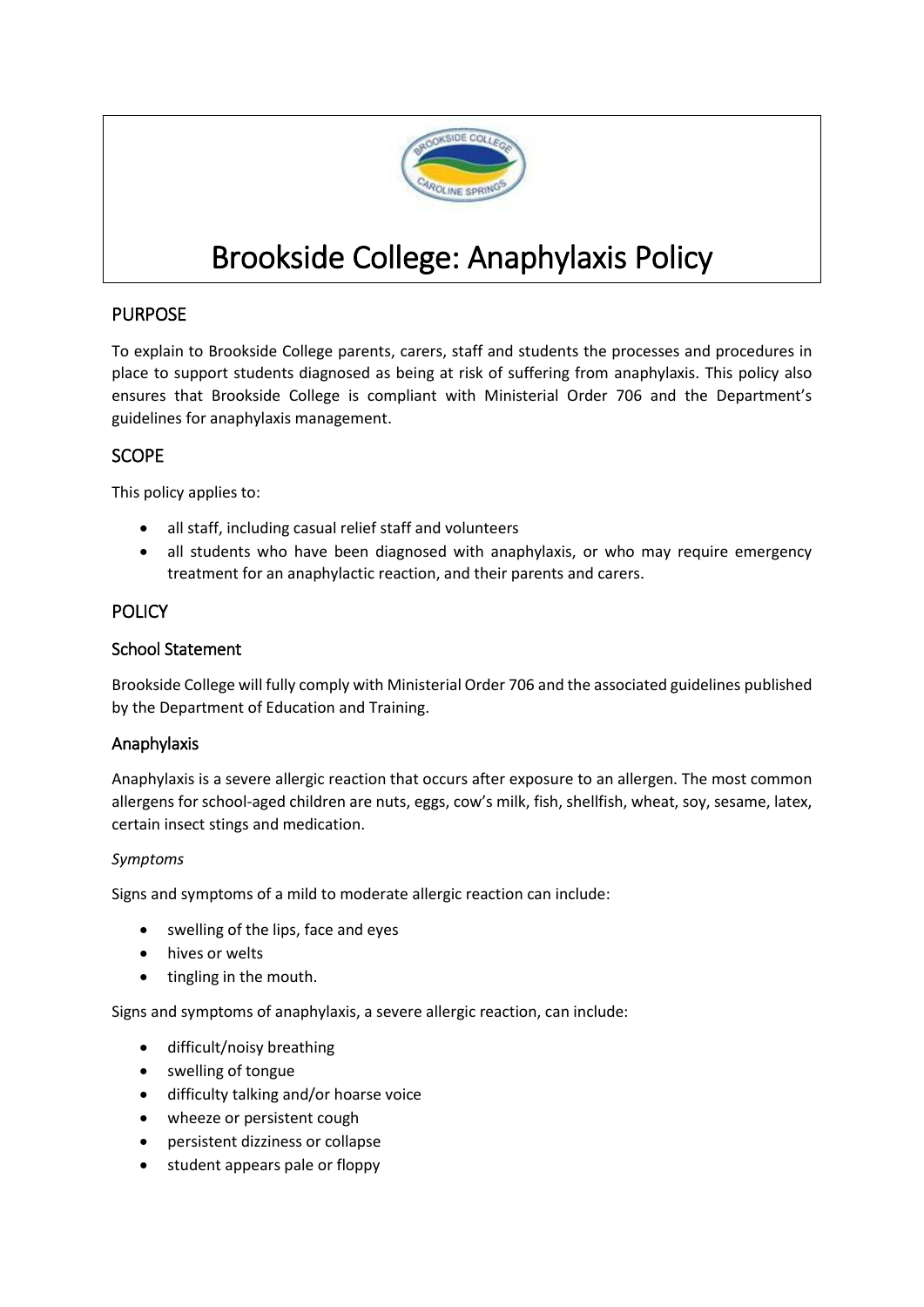• abdominal pain and/or vomiting.

Symptoms usually develop within ten minutes and up to two hours after exposure to an allergen, but can appear within a few minutes.

#### *Treatment*

Adrenaline given as an injection into the muscle of the outer mid-thigh is the first aid treatment for anaphylaxis.

Individuals diagnosed as being at risk of anaphylaxis are prescribed an adrenaline autoinjector for use in an emergency. These adrenaline autoinjectors are designed so that anyone can use them in an emergency.

## Individual Anaphylaxis Management Plans

All students at Brookside College who are diagnosed by a medical practitioner as being at risk of suffering from an anaphylactic reaction must have an Individual Anaphylaxis Management Plan. When notified of an anaphylaxis diagnosis, the principal of Brookside College is responsible for developing a plan in consultation with the student's parents/carers.

Where necessary, an Individual Anaphylaxis Management Plan will be in place as soon as practicable after a student enrols at Brookside College and where possible, before the student's first day.

Parents and carers must:

- obtain an ASCIA Action Plan for Anaphylaxis from the student's medical practitioner and provide a copy to the school as soon as practicable
- immediately inform the school in writing if there is a relevant change in the student's medical condition and obtain an updated ASCIA Action Plan for Anaphylaxis
- provide an up-to-date photo of the student for the ASCIA Action Plan for Anaphylaxis when that Plan is provided to the school and each time it is reviewed
- provide the school with a current adrenaline autoinjector for the student that has not expired;
- participate in annual reviews of the student's Plan.

Each student's Individual Anaphylaxis Management Plan must include:

- information about the student's medical condition that relates to allergies and the potential for anaphylactic reaction, including the type of allergies the student has
- information about the signs or symptoms the student might exhibit in the event of an allergic reaction based on a written diagnosis from a medical practitioner
- strategies to minimise the risk of exposure to known allergens while the student is under the care or supervision of school staff, including in the school yard, at camps and excursions, or at special events conducted, organised or attended by the school
- the name of the person(s) responsible for implementing the risk minimisation strategies, which have been identified in the Plan
- information about where the student's medication will be stored
- the student's emergency contact details
- an up-to-date ASCIA Action Plan for Anaphylaxis completed by the student's medical practitioner.

#### **Review and updates to Individual Anaphylaxis Management Plans**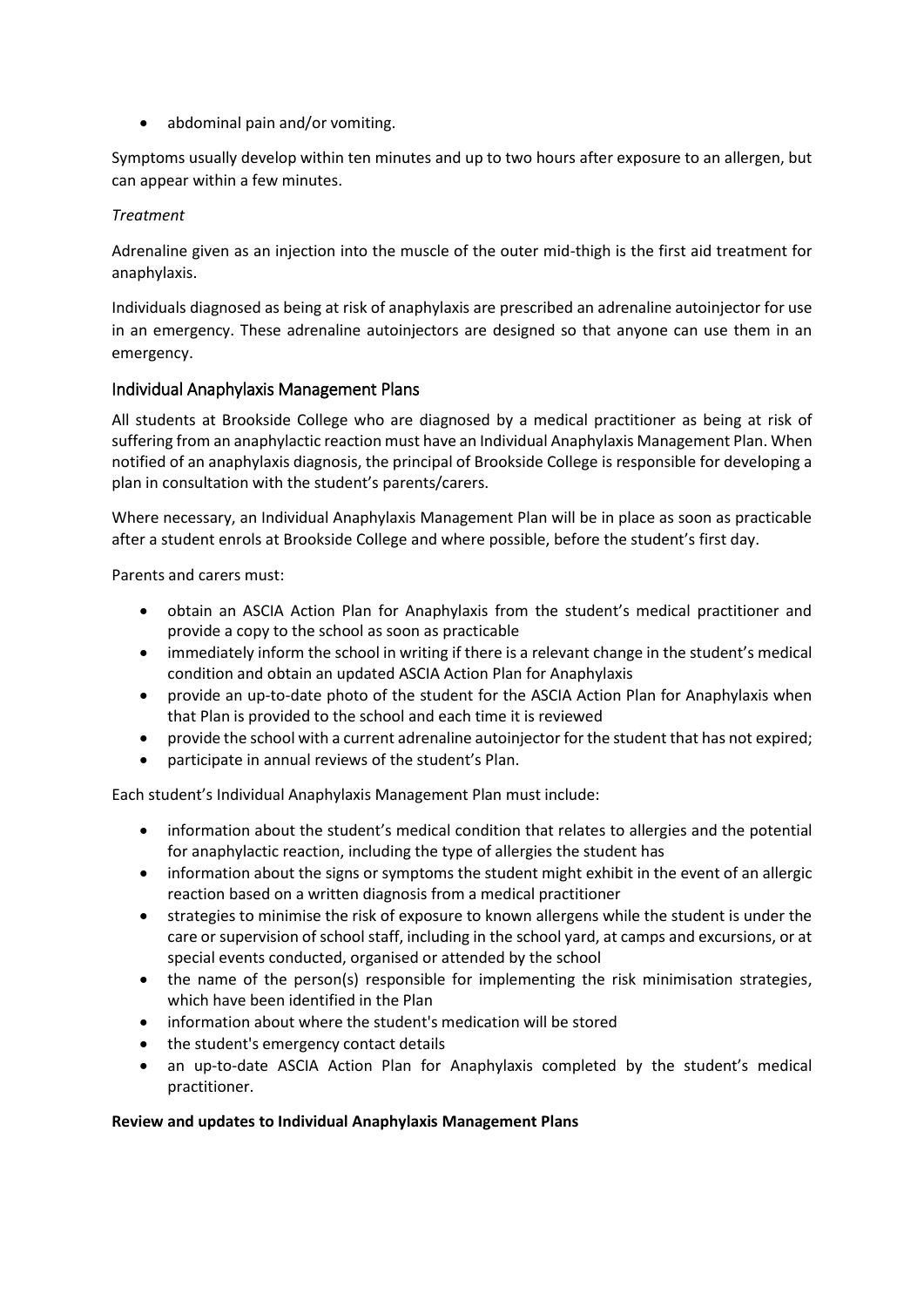A student's Individual Anaphylaxis Management Plan will be reviewed and updated on an annual basis in consultation with the student's parents/carers. The plan will also be reviewed and, where necessary, updated in the following circumstances:

- as soon as practicable after the student has an anaphylactic reaction at school
- if the student's medical condition, insofar as it relates to allergy and the potential for anaphylactic reaction, changes
- when the student is participating in an off-site activity, including camps and excursions, or at special events including fetes and concerts.

Our school may also consider updating a student's Individual Anaphylaxis Management Plan if there is an identified and significant increase in the student's potential risk of exposure to allergens at school.

## Location of plans and adrenaline autoinjectors

A copy of each student's Individual Anaphylaxis Management Plan will be stored with their ASCIA Action Plan for Anaphylaxis at the Health Centre, together with the student's adrenaline autoinjector. Adrenaline autoinjectors must be labelled with the student's name.

When students keep their adrenaline autoinjectors on their person a copy of each student's Individual Anaphylaxis Management Plan will be stored with their ASCIA Action Plan for Anaphylaxis at the Health Centre. Students are encouraged to keep their adrenaline autoinjectors on their person. Adrenaline autoinjectors for general use are available at the Health Centre, the Oval Yard Duty Bag, Canteen and the Northern Building are labelled "general use".

## Risk Minimisation Strategies

To reduce the risk of a student suffering from an anaphylactic reaction at Brookside College, we have put in place the following strategies:

- staff and students are regularly reminded to wash their hands after eating;
- students are discouraged from sharing food
- garbage bins at school are to remain covered with lids to reduce the risk of attracting insects
- gloves must be worn when picking up papers or rubbish in the playground;
- school canteen staff are trained in appropriate food handling to reduce the risk of cross-contamination
- year groups will be informed of allergens that must be avoided in advance of class parties, events or birthdays
- a general use EpiPen will be stored at the Health Centre, in the Oval Yard Duty bag, Canteen and Northern Building for ease of access.
- Planning for off-site activities will include risk minimisation strategies for students at risk of anaphylaxis including supervision requirements, appropriate number of trained staff, emergency response procedures and other risk controls appropriate to the activity and students attending.

## Adrenaline autoinjectors for general use

Brookside College will maintain a supply of adrenaline autoinjector(s) for general use, as a back-up to those provided by parents and carers for specific students, and also for students who may suffer from a first time reaction at school.

Adrenaline autoinjectors for general use will be stored at the Health Centre, in the Oval Duty Bag and Northern Building and labelled "general use".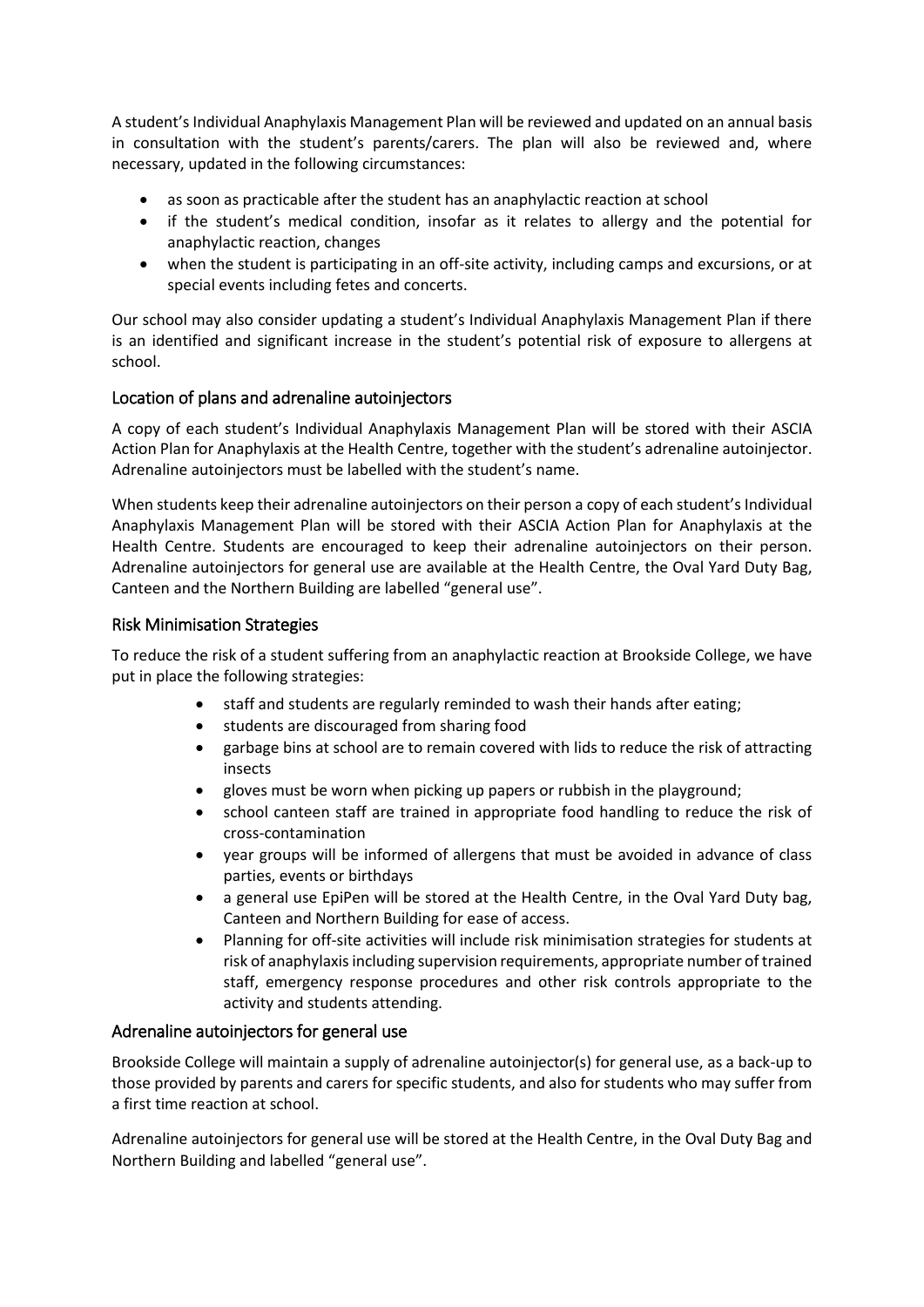The principal is responsible for arranging the purchase of adrenaline autoinjectors for general use, and will consider:

- the number of students enrolled at Brookside College at risk of anaphylaxis
- the accessibility of adrenaline autoinjectors supplied by parents
- the availability of a sufficient supply of autoinjectors for general use in different locations at the school, as well as at camps, excursions and events
- the limited life span of adrenaline autoinjectors, and the need for general use adrenaline autoinjectors to be replaced when used or prior to expiry.

## Emergency Response

In the event of an anaphylactic reaction, the emergency response procedures in this policy must be followed, together with the school's general first aid procedures, emergency response procedures and the student's Individual Anaphylaxis Management Plan.

A complete and up-to-date list of students identified as being at risk of anaphylaxis is maintained by the school nurse and stored at the Health centre. For camps, excursions and special events, a designated staff member will be responsible for maintaining a list of students at risk of anaphylaxis attending the special event, together with their Individual Anaphylaxis Management Plans and adrenaline autoinjectors, where appropriate.

If a student experiences an anaphylactic reaction at school or during a school activity, school staff must:

| <b>Step</b> | <b>Action</b>                                                                                                                                                                                                                                                                                |
|-------------|----------------------------------------------------------------------------------------------------------------------------------------------------------------------------------------------------------------------------------------------------------------------------------------------|
| 1.          | Lay the person flat<br>$\bullet$                                                                                                                                                                                                                                                             |
|             | Do not allow them to stand or walk<br>$\bullet$                                                                                                                                                                                                                                              |
|             | If breathing is difficult, allow them to sit<br>$\bullet$                                                                                                                                                                                                                                    |
|             | Be calm and reassuring<br>$\bullet$                                                                                                                                                                                                                                                          |
|             | Do not leave them alone<br>$\bullet$                                                                                                                                                                                                                                                         |
|             | Seek assistance from another staff member or reliable student to locate the<br>$\bullet$<br>student's adrenaline autoinjector or the school's general use autoinjector, and<br>the student's Individual Anaphylaxis Management Plan, stored at the Brookside<br><b>College Health centre</b> |
|             | If the student's plan is not immediately available, or they appear to be<br>$\bullet$<br>experiencing a first time reaction, follow steps 2 to 5                                                                                                                                             |
| 2.          | Administer an EpiPen or EpiPen Jr (if the student is under 20kg)                                                                                                                                                                                                                             |
|             | Remove from plastic container<br>$\bullet$                                                                                                                                                                                                                                                   |
|             | Form a fist around the EpiPen and pull off the blue safety release (cap)<br>$\bullet$                                                                                                                                                                                                        |
|             | Place orange end against the student's outer mid-thigh (with or without<br>$\bullet$<br>clothing)                                                                                                                                                                                            |
|             | Push down hard until a click is heard or felt and hold in place for 3 seconds                                                                                                                                                                                                                |
|             | Remove EpiPen<br>$\bullet$                                                                                                                                                                                                                                                                   |
|             | Note the time the EpiPen is administered<br>$\bullet$                                                                                                                                                                                                                                        |
|             | Retain the used EpiPen to be handed to ambulance paramedics along with the<br>$\bullet$<br>time of administration                                                                                                                                                                            |
| 3.          | Call an ambulance (000)                                                                                                                                                                                                                                                                      |
| 4.          | If there is no improvement or severe symptoms progress (as described in the ASCIA                                                                                                                                                                                                            |
|             | Action Plan for Anaphylaxis), further adrenaline doses may be administered every five                                                                                                                                                                                                        |
|             | minutes, if other adrenaline autoinjectors are available.                                                                                                                                                                                                                                    |
| 5.          | Contact the student's emergency contacts.                                                                                                                                                                                                                                                    |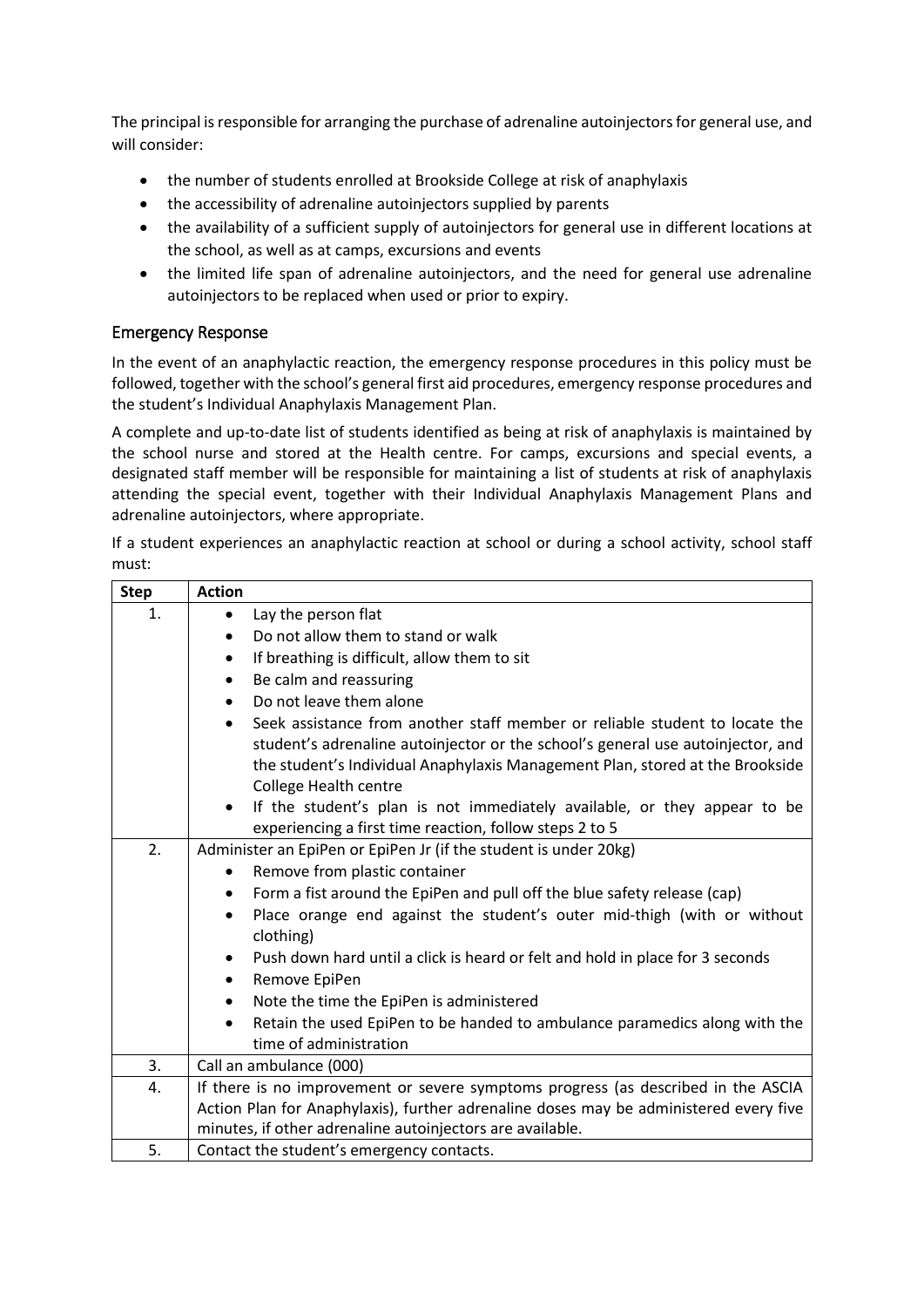If a student appears to be having a severe allergic reaction, but has not been previously diagnosed with an allergy or being at risk of anaphylaxis, school staff should follow steps 2 – 5 as above.

If in doubt, it is better to use an adrenaline autoinjector than not use it, even if in hindsight the reaction is not anaphylaxis. Under-treatment of anaphylaxis is more harmful and potentially life threatening than over-treatment of a mild to moderate allergic reaction.

## Communication Plan

This policy will be available on Brookside College's website so that parents and other members of the school community can easily access information about Brookside College's anaphylaxis management procedures. The parents and carers of students who are enrolled at Brookside College and are identified as being at risk of anaphylaxis will also be provided with a copy of this policy.

The Principal is responsible for ensuring that all relevant staff, including casual relief staff, canteen staff and volunteers are aware of this policy and Brookside College's procedures for anaphylaxis management. Casual relief staff and volunteers who are responsible for the care and/or supervision of students who are identified as being at risk of anaphylaxis will also receive a verbal briefing on this policy, their role in responding to an anaphylactic reaction and where required, the identity of students at risk. This Policy will be included in Teacher, Volunteer and Casual Relief Teacher induction packs.

The Principal is also responsible for ensuring relevant staff are trained and briefed in anaphylaxis management, consistent with the Department's *Anaphylaxis Guidelines.*

## Staff training

The Principal will ensure that the following school staff are appropriately trained in anaphylaxis management:

- School staff who conduct classes attended by students who are at risk of anaphylaxis
- School staff who conduct specialist classes, all canteen staff, admin staff, first aiders and any other member of school staff as required by the Principal based on a risk assessment.

Staff who are required to undertake training must have completed:

- an approved face-to-face anaphylaxis management training course in the last three years, or
- an approved online anaphylaxis management training course in the last two years.

Brookside College uses the ASCIA eTraining course 22300VIC and the ASCIA Training Verification of Autoinjector course 22303VIC.

Staff are also required to attend a briefing on anaphylaxis management and this policy at least twice per year (with the first briefing to be held at the beginning of the school year), facilitated by a staff member who has successfully completed an anaphylaxis management course within the last 2 years including the Principal and School Anaphylaxis Supervisor. Each briefing will address:

- $\bullet$  this policy
- the causes, symptoms and treatment of anaphylaxis
- the identities of students with a medical condition that relates to allergies and the potential for anaphylactic reaction, and where their medication is located
- how to use an adrenaline autoinjector, including hands on practice with a trainer adrenaline autoiniector
- the school's general first aid and emergency response procedures
- the location of, and access to, adrenaline autoinjectors that have been provided by parents or purchased by the school for general use.